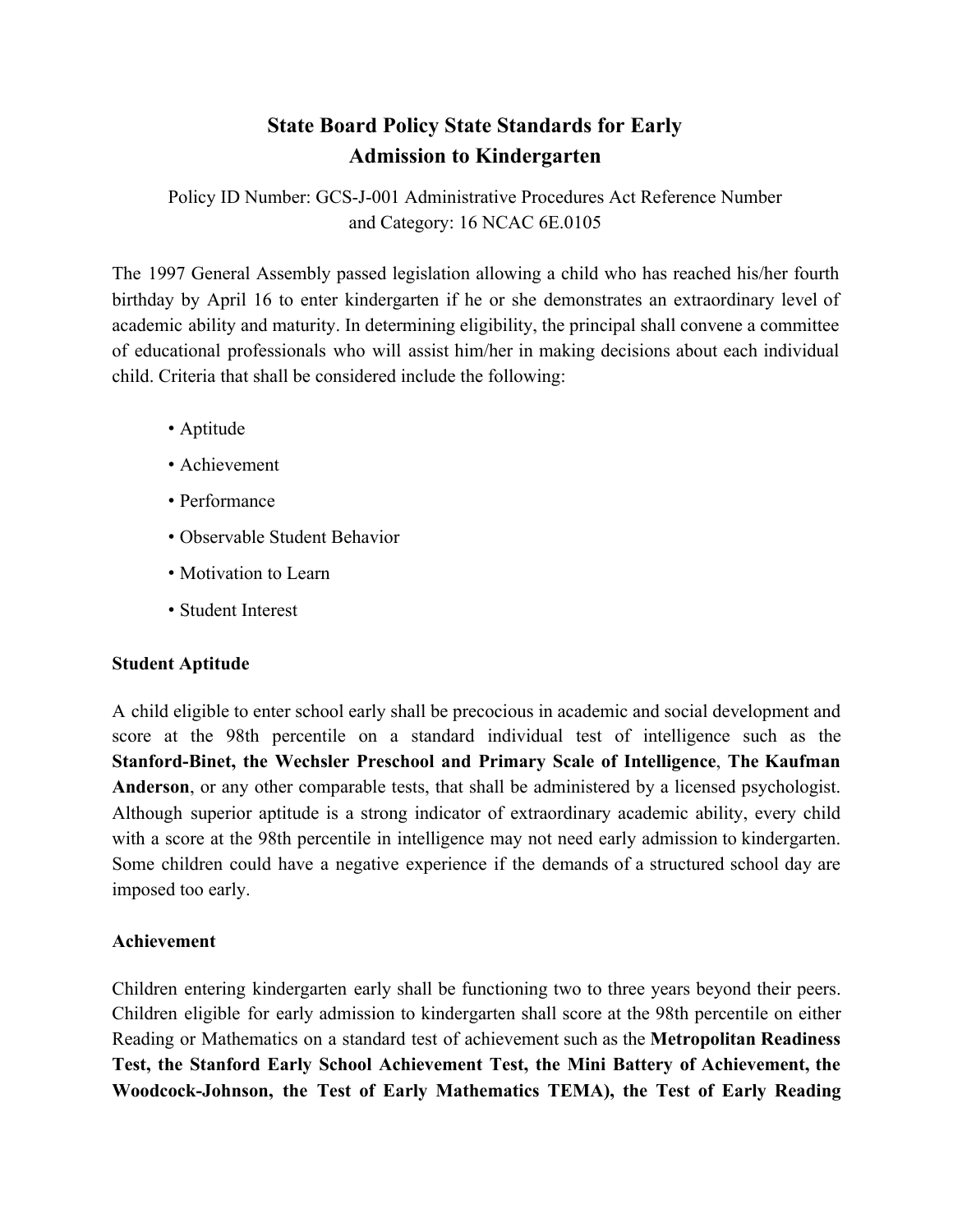**Ability (TERA)**, or any other comparable tests. The licensed psychologist who administers the aptitude test may administer the achievement test or have a member of his/her professional staff administer the test. Also an impartial professional educator who is trained in the use of the instrument may administer such a test as long as he/she has no potential conflict of interest in the outcome of the assessment.

Page 60 of 73

#### **Performanc**

**e**

Children displaying a need to enter kindergarten early shall be able to perform tasks well above their age peers. Some indicators the principal may observe are the child's ability in independent reading, problem solving skills, advanced vocabulary, and some writing fluency. A child ready for kindergarten would not necessarily demonstrate precociousness in all of these areas. The parents shall submit a sample of student work showing outstanding examples of ability in any of the following areas: art, math, writing, dramatic play, creative productions, science, social interactions, etc. For further indication of performance, the principal may instruct a teacher to complete an informal reading assessment.

## **Observable Student Behavior/Student Interest**

If a child is to be successful in early admission, he/she should be socially and developmentally mature enough to be in a structured school setting for a full school day. The child should be capable of following verbal instructions and functioning independently within a group. Not every child with extraordinary academic ability is mature enough to attend public school early. The school system shall require two recommendation letters with specific documentation of physical and social maturity from preschool teachers, child care workers, pediatricians, or other adults with direct knowledge of the child. Documentation checklists that might be useful are the **California Preschool Competency Scale,** the **Harrison Scale**, or any other comparable scale of early social development.

## **Motivation/Student Interest**

A child ready for early admission to kindergarten should be eager to learn and be excited about a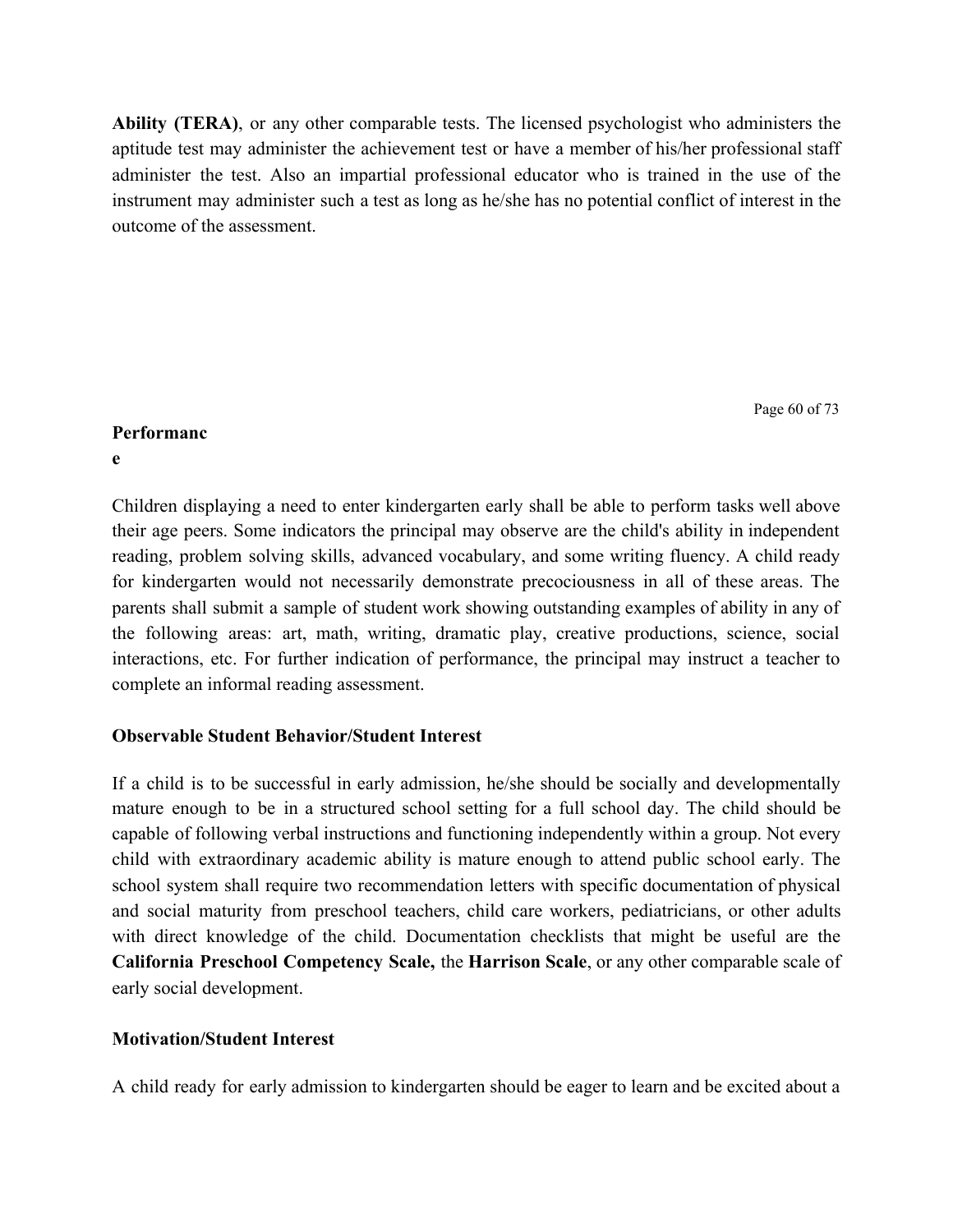new school experience. These children should display a thirst for knowledge consequently pushing the parents for new and challenging learning situations. If only the parent is interested in the child's attending school, early admission is not a good option. Principals or his/her designee shall determine this information in an informal interview with the child and in a more structured interview with the parent. An appropriate interview with a child would take place in a warm and inviting environment, such as the kindergarten classroom. The child might even be invited to spend a day with a kindergarten teacher. Questions the principal or his/her designee should ask the child would concentrate on the personal interests of the child. A child who is ready for school should respond with enthusiasm when asked to tell about a special collection or a topic about which he/she has a great deal of knowledge or extreme interest. A child who is a candidate may be one who watches the *Discovery Channel*, reads everything he/she can find about dinosaurs, be able to carry on a discussion about volcanoes, etc.

Page 61 of 73

#### **Time Lines**

A parent wishing to submit his/her child for consideration for early admission to kindergarten shall present to the principal of his/her local school the required information within the first thirty (30) calendar days of the school's instructional year. All testing must be administered after the April  $16<sup>th</sup>$  that follows the child's fourth birthday. The principal will act on the request within three (3) weeks. If the child is admitted to kindergarten, before the end of the first ninety (90) calendar days of the child's being enrolled, the principal may rescind his/her approval based on substantial evidence documenting that the child is not adjusting satisfactorily to the school setting. Before a child may be exited from school, the parent must be invited to assist in the development of intervention strategies. If the strategies are not successful and the decision is made to remove the child from school, parents must be given at least ten (10) days' notice to arrange child care if needed.

#### **Local Flexibility**